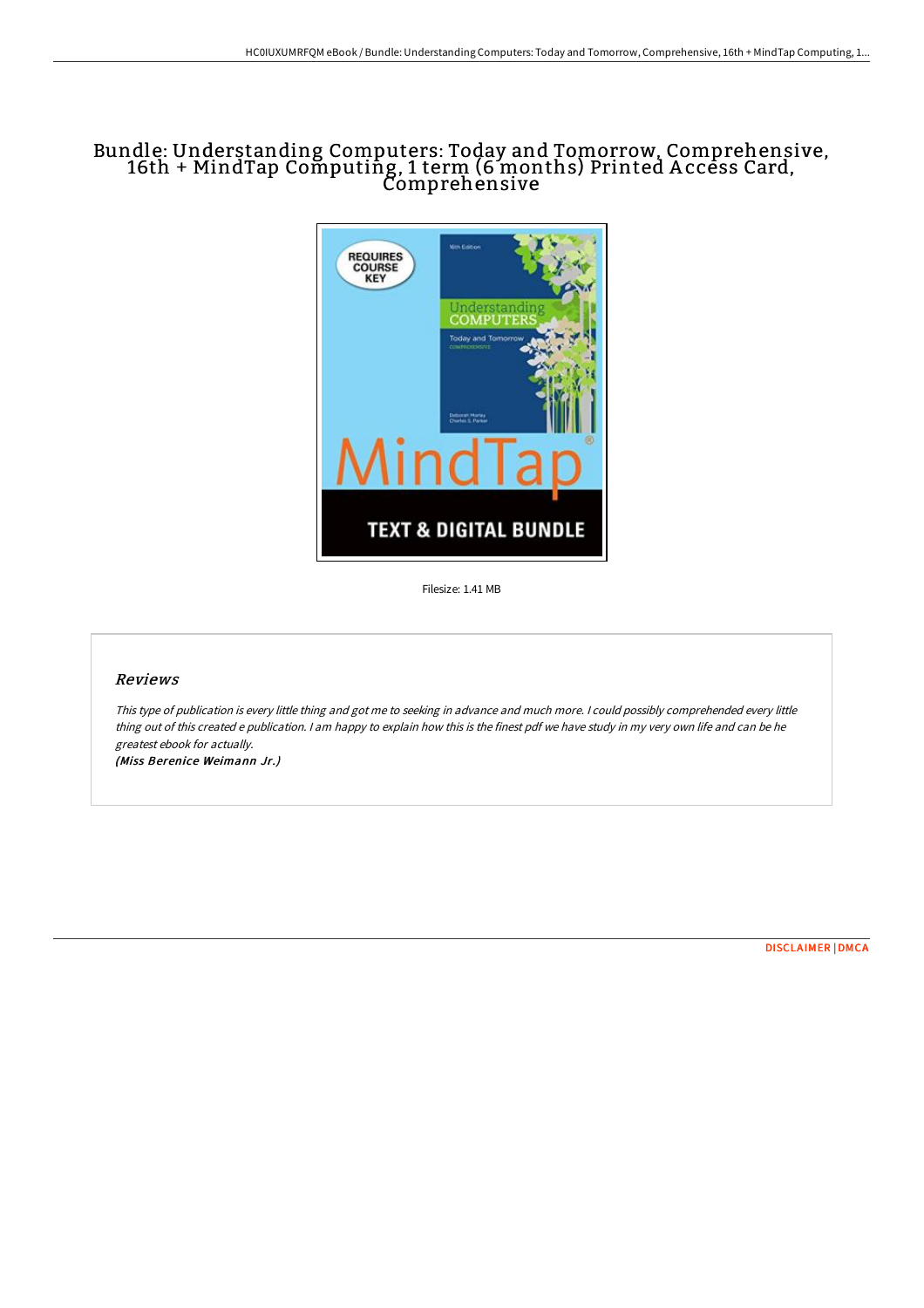#### BUNDLE: UNDERSTANDING COMPUTERS: TODAY AND TOMORROW, COMPREHENSIVE, 16TH + MINDTAP COMPUTING, 1 TERM (6 MONTHS) PRINTED ACCESS CARD, COMPREHENSIVE



To read Bundle: Understanding Computers: Today and Tomorrow, Comprehensive, 16th + MindTap Computing, 1 term (6 months) Printed Access Card, Comprehensive eBook, make sure you access the link below and download the ebook or get access to additional information which might be in conjuction with BUNDLE: UNDERSTANDING COMPUTERS: TODAY AND TOMORROW, COMPREHENSIVE, 16TH + MINDTAP COMPUTING, 1 TERM (6 MONTHS) PRINTED ACCESS CARD, COMPREHENSIVE ebook.

Cengage Learning, 2016. Condition: New. Brand new! Please provide a physical shipping address.